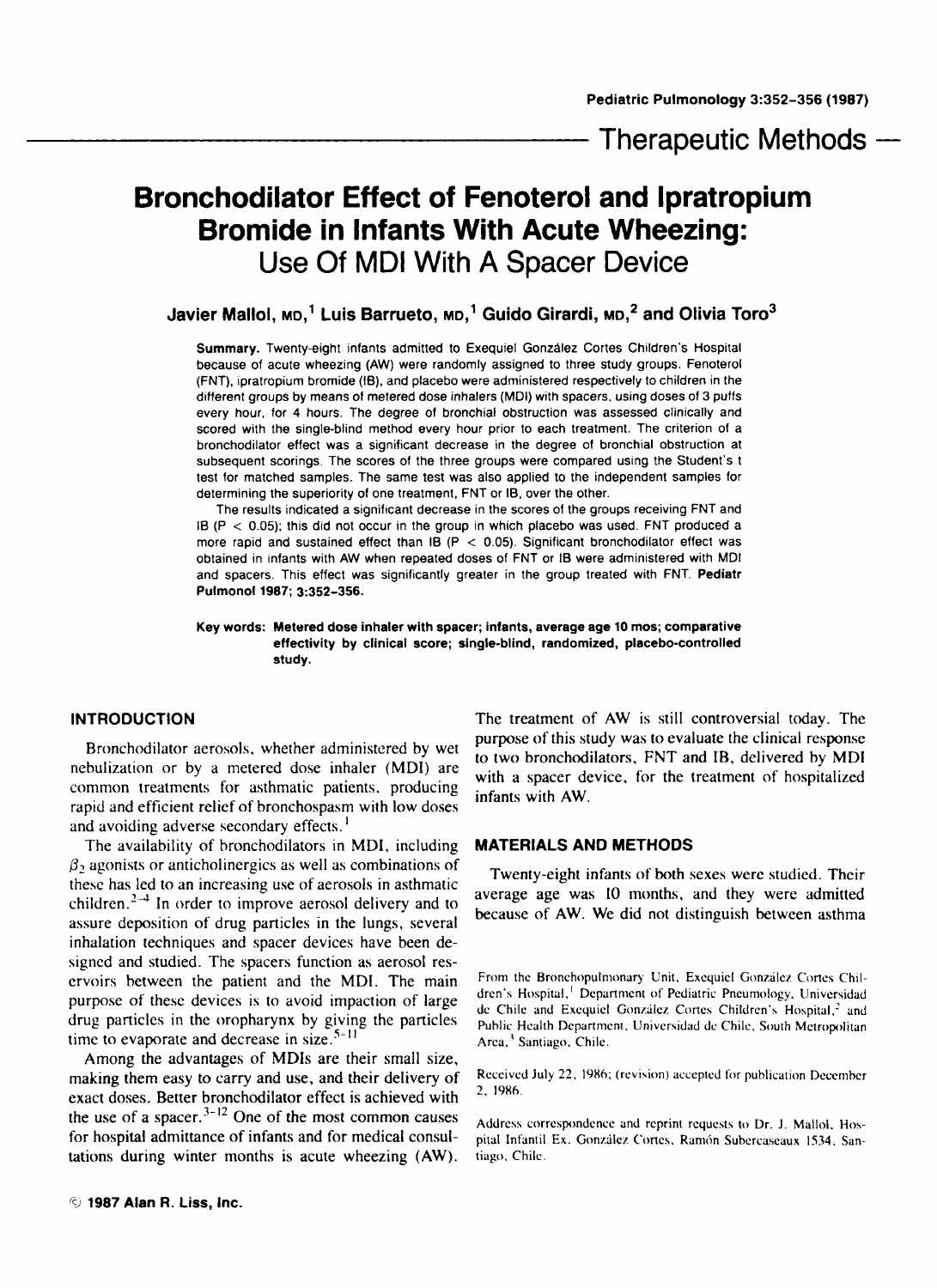

**Fig. 1. Schematic diagram of the metered dose inhaler (MDI) with a spacer, viewed from two sides. The principal measuremerits of the spacer are shown.** 

group received an aerosolized placebo. and equal to or less than 10 were included in this study.

All of the infants assigned to this study had been After the final evaluation at the fourth hour. the infants **signs** of airway-obstruction, such as audible wheeze, treating physician. pulmonary hyperinflation, use of accessory muscles during expiration, and increased respiratory rate. Children with cystic fibrosis, congenital heart disease, or history of assisted ventilation during their neonatal period were excluded from the study.

The patients were assigned to groups receiving fenoterol aerosol, ipratropium bromide aerosol, and placebo aerosol. The mean age for the groups was **9** months, 12 months. and 10 months respectively.

FNT, IB, and placebo were administered through an MDI to which a spacer device was attached. The characteristics and measurements of the device are shown in Figure I.

The open end of the spacer had a diameter adequate to include both nose and mouth and to guaranteee **a** close fit.

The distance between the MDI and the infant's face, reflecting the size of the spacer, was 18 cm; the volume of the spacer was approximately 480 ml.

The technique for administration of aerosols with MDI and a spacer firmly placed over the infant's face required brief and partial restraint of the child. All of the infants cried when the spacer was applied. The MDI was trig-

**TABLE 1-Mean Clinical Severity Scores and Standard Deviations of Bronchial Obstruction in the Three Treatment Groups From the First Hour (Initial) to the Fourth Hour (Final)\*** 

|      |             | Mean score (SD)    |                        |                     |
|------|-------------|--------------------|------------------------|---------------------|
|      |             | Fenoterol<br>$(n=$ | Ipratropium<br>$(n= )$ | Placebo<br>$(n = )$ |
|      | First hour  | 8.1                | 8.7                    | 7.7                 |
|      | (initial)   | (1.29)             | (0.71)                 | (1.22)              |
|      | Secord hour | $6 \times$         | 7.8                    | 7.3                 |
| 18cm |             | (1.14)             | (1.48)                 | (1.32)              |
|      | Third hour  | 5.9                | 7.2                    | 7.3                 |
|      |             | (0.99)             | (1.48)                 | (1.12)              |
|      | Fourth hour | 5.4                | 7.1                    | 7.4                 |
|      | (final)     | (1.07)             | (1.45)                 | (1.13)              |

gered at the end of an expiration, once every three breaths in an arbitrary manner, thrcc timcs.

Bronchial obstruction was scored simultaneously by two researchers (J.M. and L.B.). following the singleblind method, every hour for four consecutive hours before administering each treatment.

The Tal<sup>18</sup> scoring system is currently employed in our and bronchiolitis. The children were assigned, using a respiratory unit. We consider it a suitable and objective table of random numbers, to three treatment groups. Two clinical method for the evaluation of bronchial obstrucgroups received bronchodilator aerosols, while the third tion in infants. Only infants with scores greater than 6

admitted because of acute respiratory illness with clinical continued receiving bronchodilators as prescribed by their

#### **Statistical Analysis**

Analysis of variance (ANOVA) was used to establish possible differences among basal scores, Student's t test to compare different scores of the groups while they were being treated, and a t test for independent samples to identify possible advantages of one treatment over the other (FNT and IB).

### **RESULTS**

The initial mean scores of the three groups were similar, and the differences encountered were not statistically significant. This was verified by ANOVA, the result of which was:  $F = 1.83$ , NS (Table 1, Fig. 2).

The initial and final (fourth hour) assessments for each group were compared. Significant difference between the group treated with FNT ( $t = 2.80$ ,  $P < 0.001$ ) and the group treated with IB (t = 2.80, P < 0.05) was found. There was no significant change in the group treated with placebo ( $t = 0.51$ , NS).

No statistically significant changes were encountered between the second and fourth assessment scores for the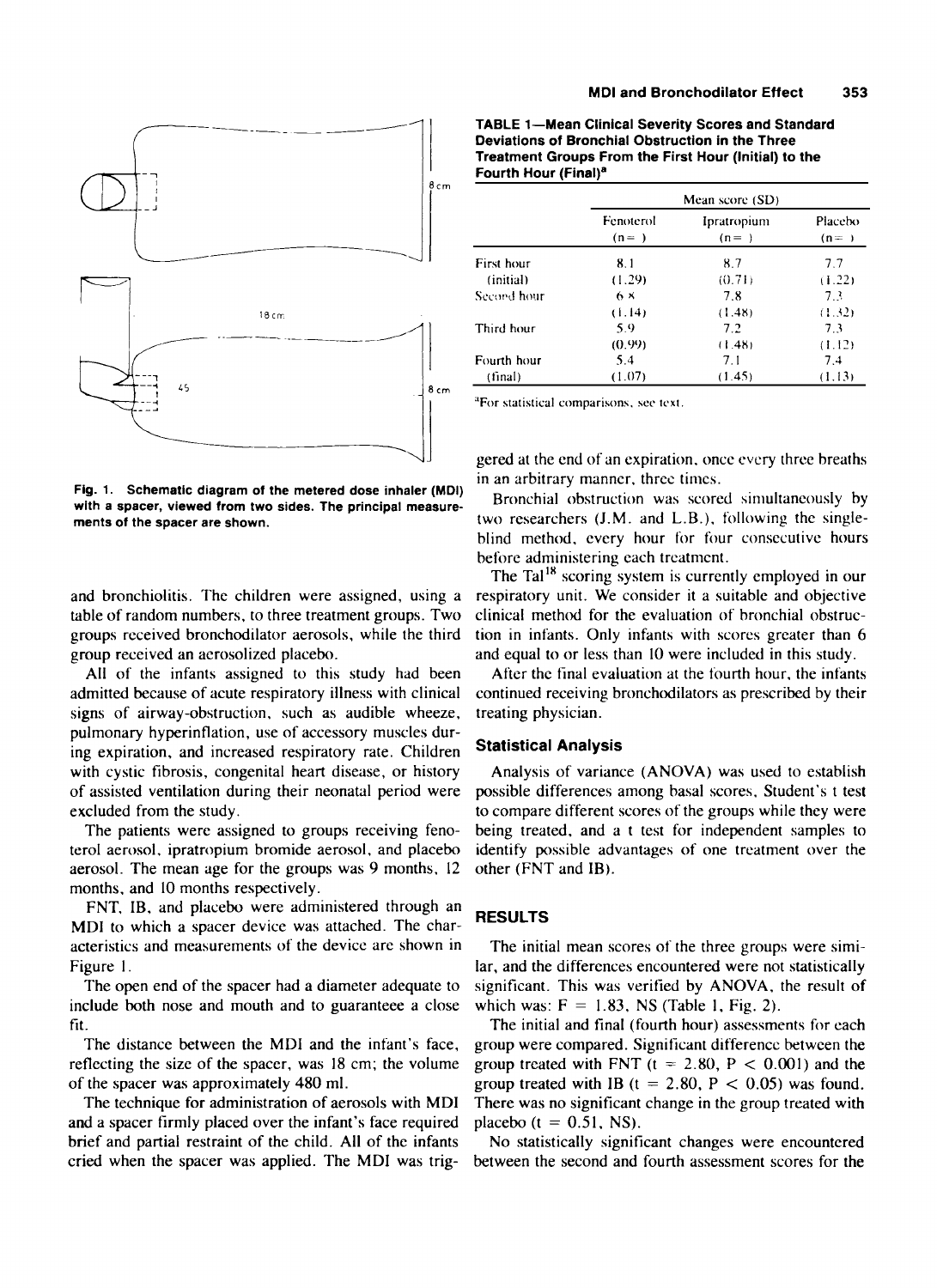

**Fig. 2. Mean scores +1 SO at hourly assessments for the two treatment and the placebo groups. (For statistical comparisons see text.)** 

group treated with IB. The difference between scores at the second and third assessment was:  $t = 1.47$ , NS and that of the third and fourth assessment was:  $t = 1.00$ , NS.

In contrast to these findings, in the group treated with FNT the differences between all assessments were statistically significant: between the first and second,  $t = 5.96$ ,  $P < 0.001$ ; second and third,  $t = 3.86$ ,  $P < 0.01$ ; and third and fourth, or final, assessment,  $t = 3.0$ ,  $P < 0.01$ . When the t test was applied to independent samples with the aim of demonstrating differences between infants treated with FNT and those receiving IB, bronchial obstruction decreased to a significantly greater extent in the group treated with FNT  $(t = 2.07)$ ,  $P < 0.05$ ).

No adverse effects were observed from the use of FNT or IB in any children participating in the study.

## **DISCUSSION**

Various authors have stated that a superior therapeutic effect is obtained when bronchodilators are delivered by MDI attached to spacers for treating asthmatic chil-Nevertheless, their use on infants with AW **3.10, I <sup>1</sup>** had not been studied. We believe that this was mainly due to the hypothetical and practical inconveniences their users might have had. Small infants undoubtedly would not comply with recommendations for correct usage of MDI with or without spacers.

When appropriately used, the MDI will deposit only 10% of the administered aerosol in the lower airways.

This percentage does not exceed 20% of the dose in adults, even when using a spacer device and optimum inhalatory technique.<sup>13,14</sup>

Unfortunately, a considerable percentage of asthmatic adults and even more children do not employ an adequate technique when using MDI. This may be due to the patient's inability to coordinate the MDI actuation with inspiration. Younger patients may even reject the MDI because of the bitter taste of aerosols. The spacer devices, whatever their size or shape, provide a closed space between the MDI and the patient, allowing time for the particle size of the aerosol to be reduced, which makes it more "respirable." They successfully avoid hand-breath coordination problems, and generally produce better bronchodilator effects. **I5-l7** In small children the spacer allows the person who administers the aerosol to choose the precise moment during the respiratory cycle for triggering the MDI. This is an obvious advantage over MDI without spacers.

We have used spacer devices such as those illustrated in Figure 1 for years. They are modified saline or glucose containers, are used for IV infusions, and are made of a **soft,** transparent, plastic material. We adapted the containers by cutting off one end and dilating it by heating until a round shape was attained. The other end has an oval shape and a small opening where the mounthpiece of the MDI is kept firmly in place. The size of the open end is such that when the spacer is placed onto the child's face, both the nose and mouth are covered by the device. When an aerosol is administered to an infant, one must take into account that crying favors inhalation. Most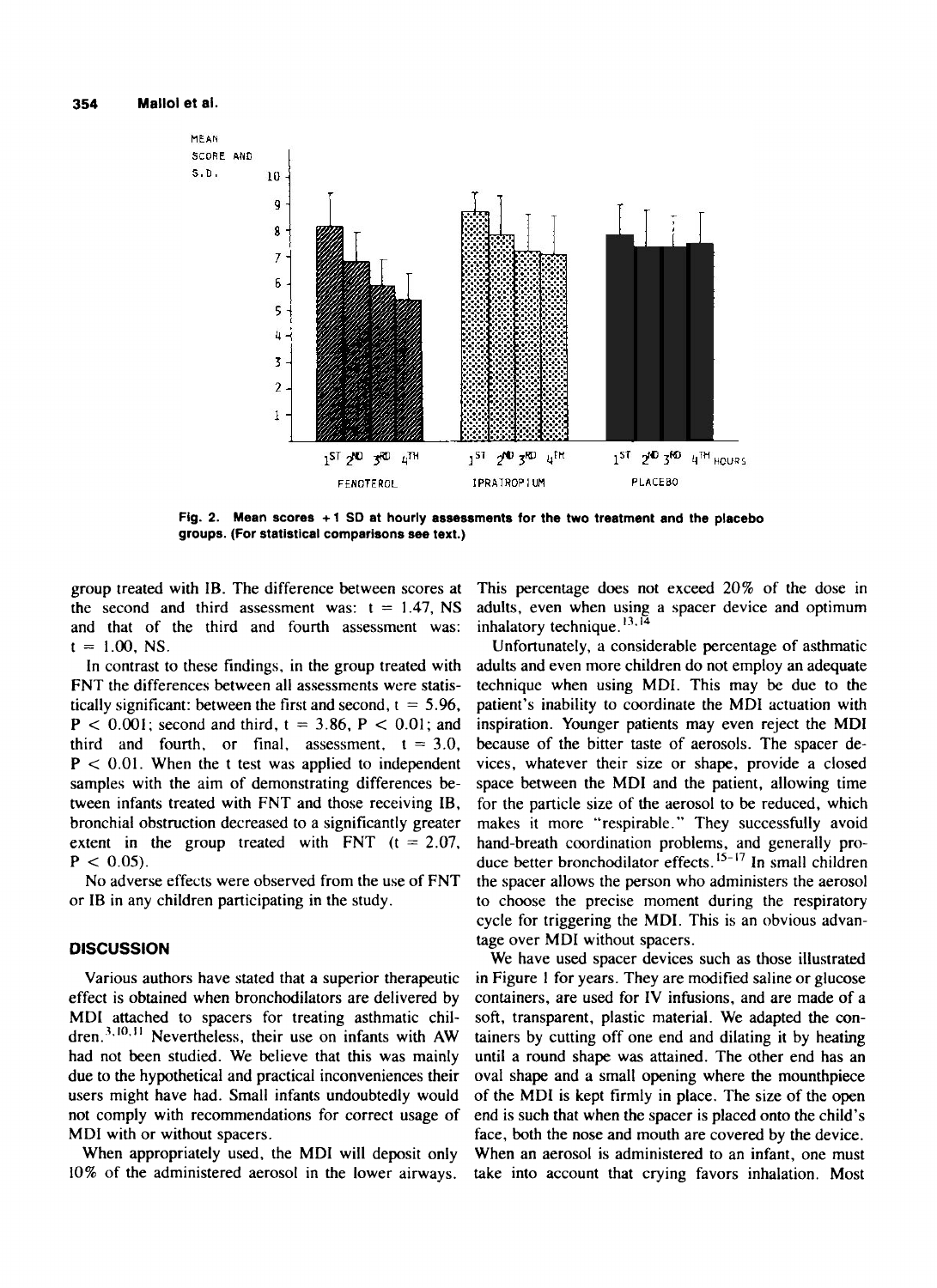infants cry when the spacer is applied to their face. It is necessary to determine the length of the expiration by observing the child briefly during crying. The MDI should be triggered at the end of three expirations, keeping the spacer continuously in place. We used the technique described in infants with AW who were hospitalized, as well as in those receiving bronchodilators by MDI as out-patients.

None of the patients treated in this manner had adverse reactions. This is probably due to the fact that the dose reaching the lower airways is minimal. As stated before, under the best inhalation conditions, with the use of the spacer, only 20% of the administered dose will be deposited in the lungs of adults. It is easy to imagine that this percentage is markedly reduced when aerosols are administered to infants, who not only are uncooperative, but vigorously reject the whole procedure.

We believe that when treating bronchial obstruction in infants, doses of bronchodilators, either  $\beta_2$  agonists or cholinergic antagonists, need to be more frequently administered (and probably at higher doses than those recommended at present), in order to achieve a good bronchodilator effect. We suspect that there is less stress when this procedure is used, in comparison with the use of jet nebulizers, probably because of its shorter duration. Nebulization takes about **10** minutes, while the administration of bronchodilators with MDI take 2 minutes or less.

Some studies suggest certain advantages of the MDI with spacer over nebulizers to achieve bronchodilator effect: Doses given from a nebulizer are conventionally higher than those given from an MDI; for instance, the standard dose of FNT is  $400\mu$ g from an MDI, but  $150\mu$ g to 2.5 mg from a nebulizer; the dose of IB is  $40\mu$ g from an MDI, but  $250\mu$ g from a nebulizer. Nebulizers are often used in severe, acute attacks, or in hospitalized patients with severe bronchial obstruction who need high doses of bronchodilators for effective therapy. Also, jet nebulizers allow the use of oxygen to generate aerosol, which can be particularly useful for severely ill patients. Furthermore, nonfixed combinations of bronchodilator drugs, like  $\beta_2$  agonists with cholinergic antagonists in high doses, appear to be more easily provided with a nebulizer than with MDI. While it is feasible to administer high doses by MDI, even the small doses currently used achieve a significant bronchodilator effect.

In this study, higher than usual doses have been employed. Three puffs of FNT or IB were given consecutively every hour for 4 hours, without unacceptable side effects. This regimen resulted in a significant improvement in the signs of bronchial obstruction; bronchodilation can probably be achieved in wheezy infants with more frequent and higher dosages than recommended at the present time.

Whichever the selected aerosol delivery system, either MDI with spacer or nebulizer, it should be correctly used for achieving optimal drug delivery to the lower respiratory tract. In children, and especially in infants, the procedure will have to be adapted individually to each patient's condition and characteristics.

We feel that MDI with spacer may be more readily used than a nebulizer, needing less time for delivering a precise dose and minimizing deposition in the upper respiratory tract. High doses can also be given by MDI. Furthermore, this aerosol delivery device is portable, inexpensive, does not require energy or compressed gas to operate, and parents or persons providing care for these wheezy infants can **be** easily instructed in its use.

Therefore, bronchodilator drugs given by MDI with spacer could be considered the first choice of treatment for infants with acute wheezing, either during acute attacks during hospitalization, or in recurrences. However, the exact place of MDI and nebulizers in the spectrum of treatment for wheezing infants remains to be established.

The majority of patients in this study who received bronchodilators had considerably lower severity scores by the fourth hour of treatment. Had they been subjected to this modality of treatment in the emergency ward, possibly many would not have required hospitalization.

In conclusion, the results of this single-blind, randomized, placebo-controlled study in infants with AW indicate that both FNT and IB delivered hourly by MDI with spacer, significantly diminished the signs of bronchial obstruction within a short period of time. This did not occur in the placebo group, in which no improvement was observed. FNT had a more evident and sustained bronchodilator effect than IB, as observed by others, both in adults and in children. FNT and IB by MDI with spacer can be considered a safe and efficient alternative therapeutic modality for infants with AW. The comparative advantages over other treatment modalities need to be evaluated in future studies.

### **ACKNOWLEDGMENTS**

We wish to express our appreciation to Boehringer Ingelheim Pharmaceuticals, Inc. for supplying fenoterol, ipratropium, and placebo in MDI, and to Ms. Myriam De la Cerda for her secretarial assistance.

## **REFERENCES**

- **I. Newman ST. Clarke ST. Therapeutic aerosols I-physical and practical considerations. Thorax 1983; 38:881-886.**
- **2. Levison H, Reilly P, Worsley G. Spacing devices and metered**dose inhalers in childhood asthma. J Pediatr 1985: 107:662-668.
- **3. Rivlin J, Mindorff C. Reilly P. Levison H. Pulmonary response**